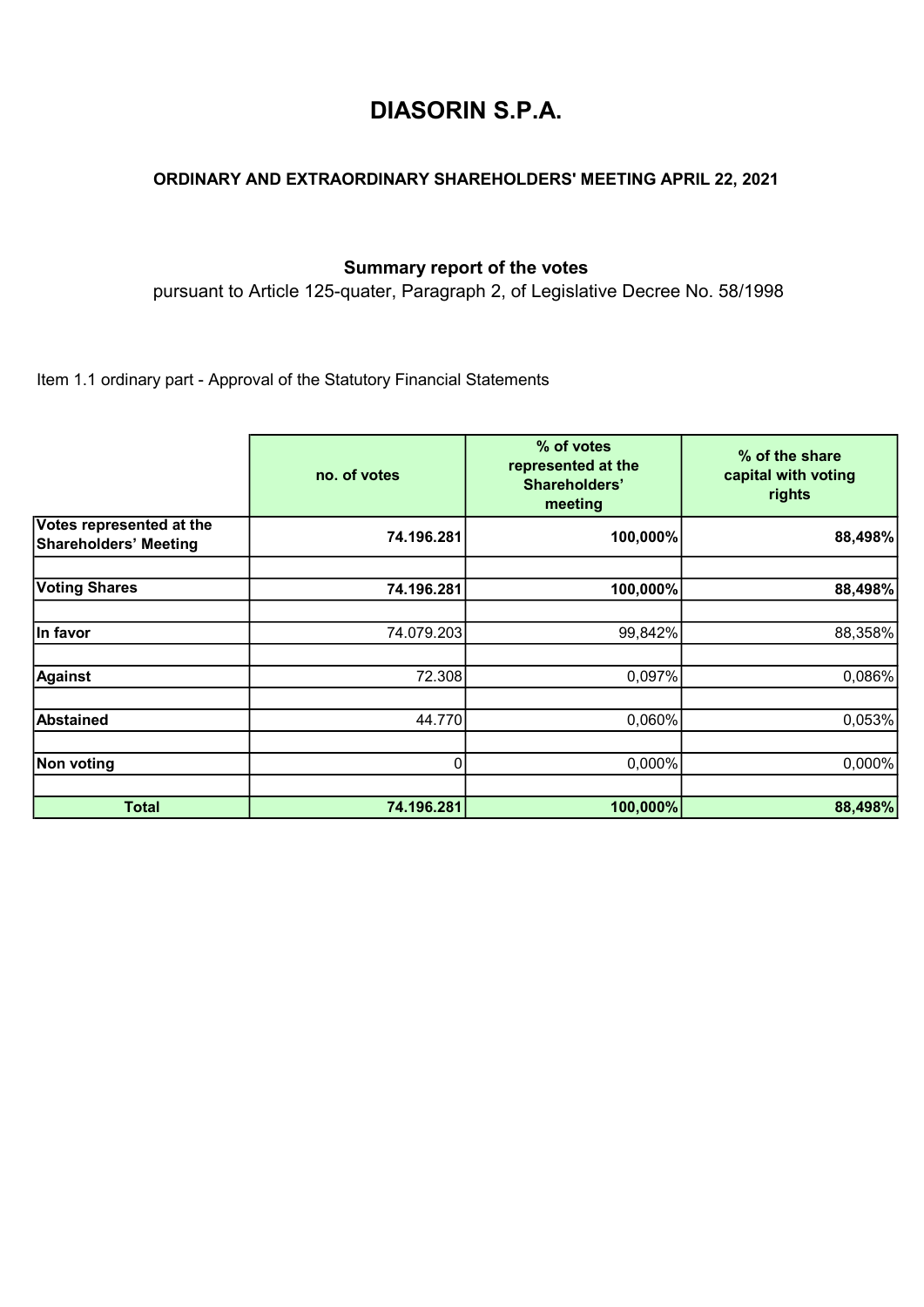Item 1.2 ordinary part - Motion for the appropriation of the net profit

|                                                          | no. of votes | % of votes<br>represented at the<br>Shareholders'<br>meeting | % of the share<br>capital with voting<br>rights |
|----------------------------------------------------------|--------------|--------------------------------------------------------------|-------------------------------------------------|
| Votes represented at the<br><b>Shareholders' Meeting</b> | 74.196.281   | 100,000%                                                     | 88,498%                                         |
| <b>Voting Shares</b>                                     | 74.196.281   | 100,000%                                                     | 88,498%                                         |
| In favor                                                 | 74.187.746   | 99,988%                                                      | 88,488%                                         |
| <b>Against</b>                                           | 6.060        | 0,008%                                                       | 0,007%                                          |
| <b>Abstained</b>                                         | 2.475        | 0,003%                                                       | 0,003%                                          |
| Non voting                                               | 0            | $0,000\%$                                                    | $0,000\%$                                       |
| <b>Total</b>                                             | 74.196.281   | 100,000%                                                     | 88,498%                                         |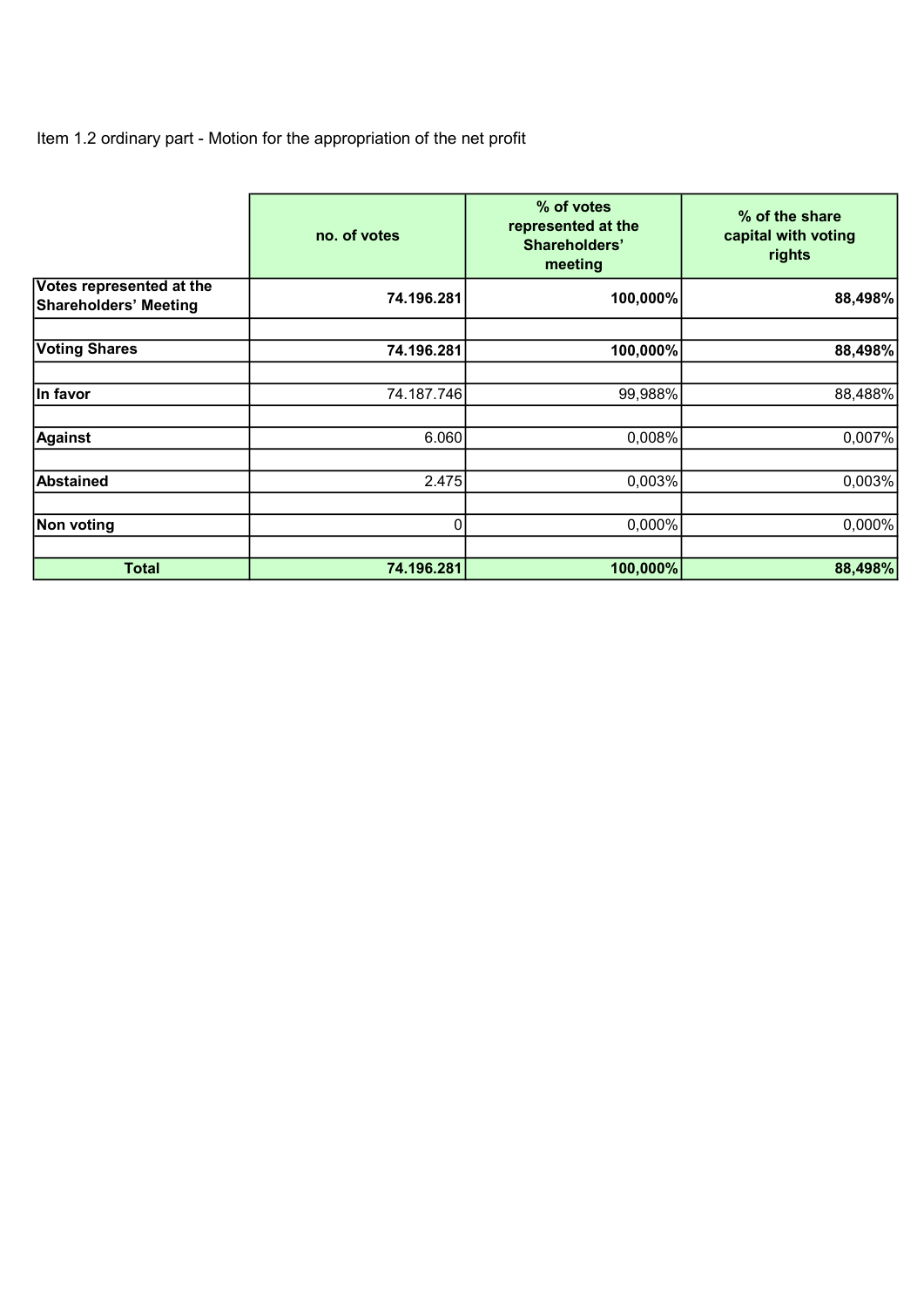Item 2.1 ordinary part - Approval of the remuneration policy

|                                                          | no. of votes | % of votes<br>represented at the<br>Shareholders'<br>meeting | % of the share<br>capital with voting<br>rights |
|----------------------------------------------------------|--------------|--------------------------------------------------------------|-------------------------------------------------|
| Votes represented at the<br><b>Shareholders' Meeting</b> | 74.196.281   | 100,000%                                                     | 88,498%                                         |
| <b>Voting Shares</b>                                     | 74.196.281   | 100,000%                                                     | 88,498%                                         |
| In favor                                                 | 61.634.864   | 83,070%                                                      | 73,515%                                         |
| <b>Against</b>                                           | 12.550.702   | 16,916%                                                      | 14,970%                                         |
| <b>Abstained</b>                                         | 10.715       | 0,014%                                                       | 0,013%                                          |
| <b>Non voting</b>                                        | 0            | 0,000%                                                       | 0,000%                                          |
| <b>Total</b>                                             | 74.196.281   | 100,000%                                                     | 88,498%                                         |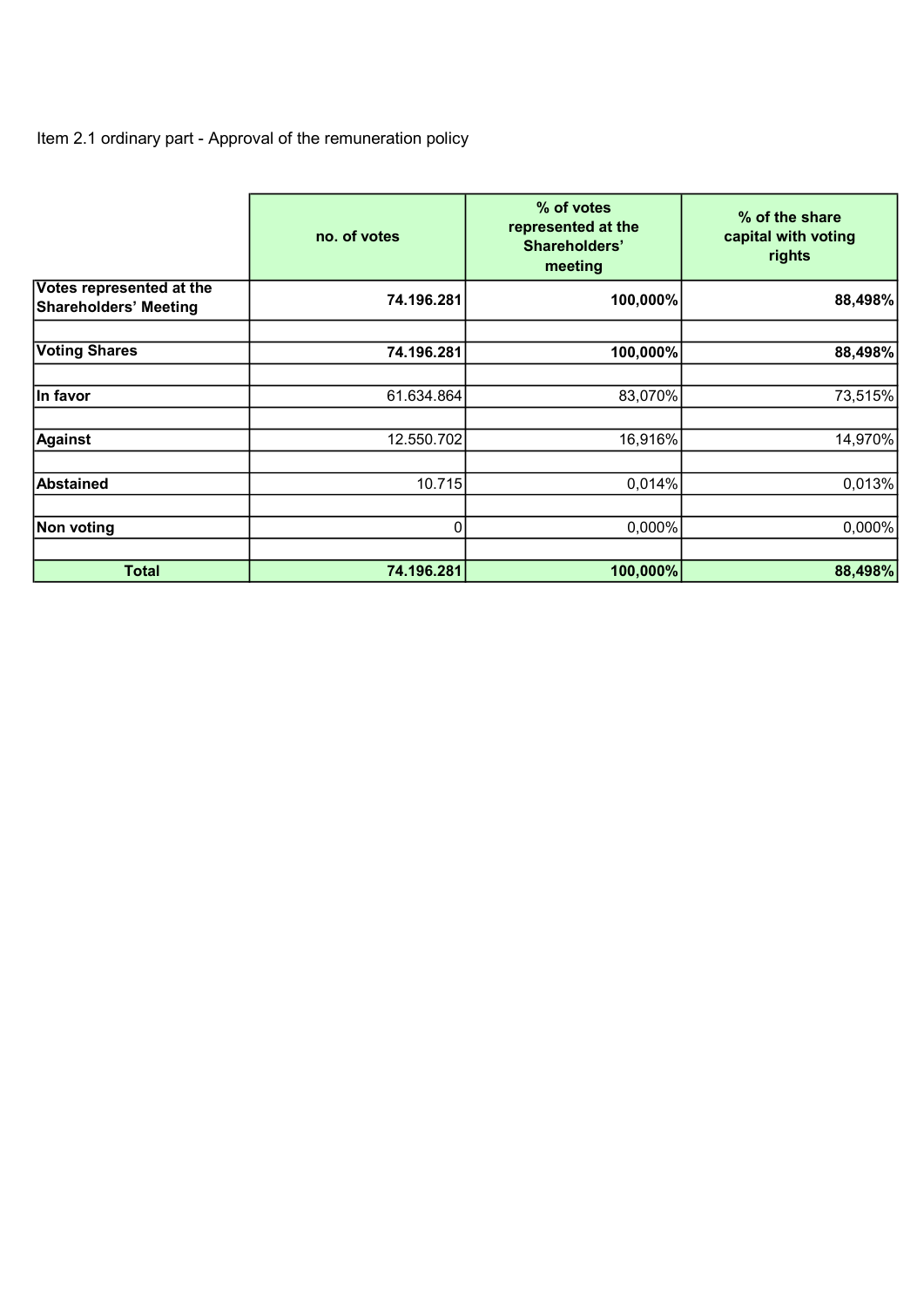Item 2.2 ordinary part - Resolution on the "Second Section" of the Report on the Remuneration Policy and fees paid

|                                                          | no. of votes | % of votes<br>represented at the<br>Shareholders'<br>meeting | % of the share<br>capital with voting<br>rights |
|----------------------------------------------------------|--------------|--------------------------------------------------------------|-------------------------------------------------|
| Votes represented at the<br><b>Shareholders' Meeting</b> | 74.196.281   | 100,000%                                                     | 88,498%                                         |
| <b>Voting Shares</b>                                     | 74.196.281   | 100,000%                                                     | 88,498%                                         |
| In favor                                                 | 68.399.302   | 92,187%                                                      | 81,584%                                         |
| <b>Against</b>                                           | 5.787.988    | 7,801%                                                       | 6,904%                                          |
| <b>Abstained</b>                                         | 8.991        | 0,012%                                                       | 0,011%                                          |
| Non voting                                               | 0            | $0,000\%$                                                    | $0,000\%$                                       |
| <b>Total</b>                                             | 74.196.281   | 100,000%                                                     | 88,498%                                         |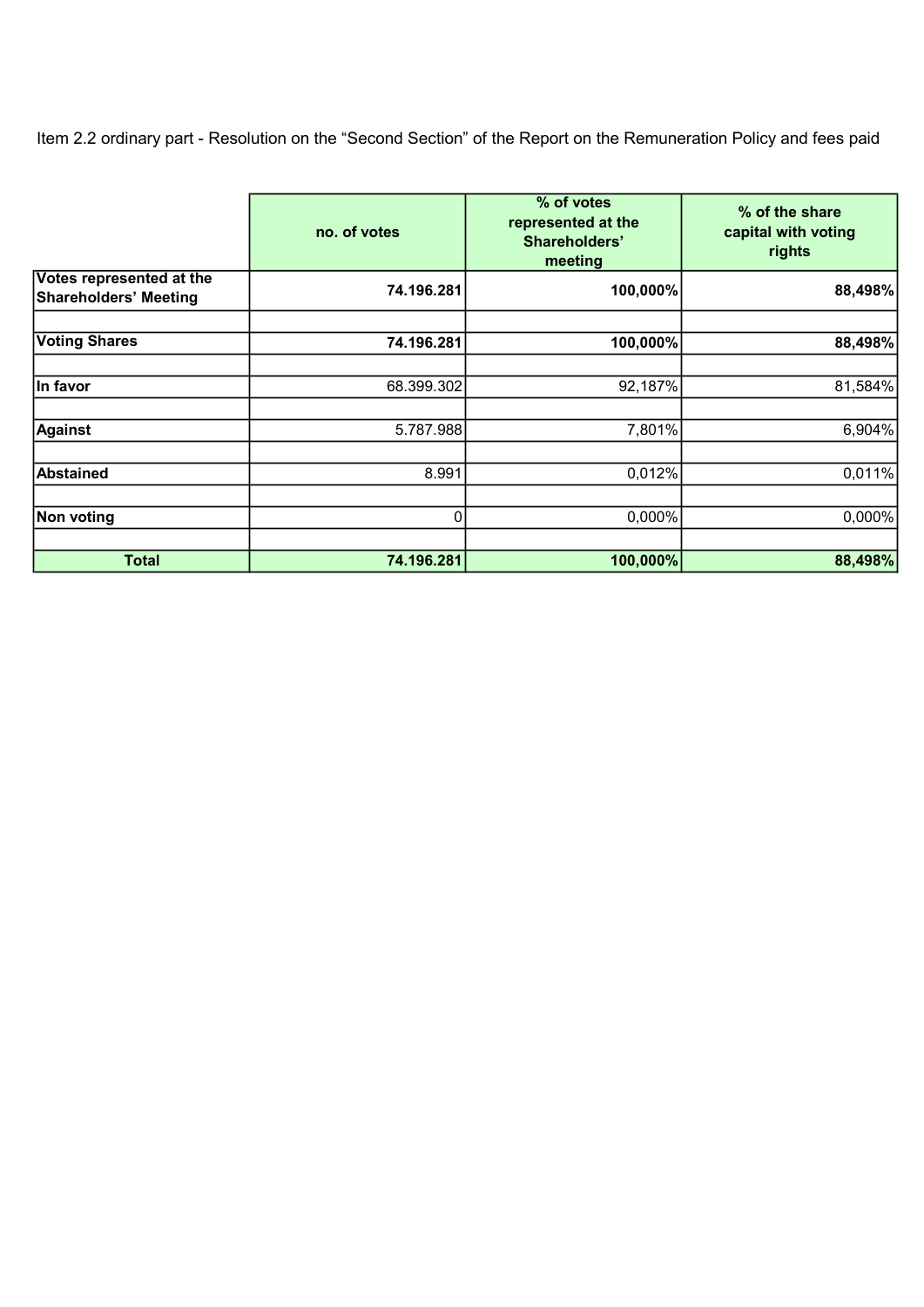## Item 3 ordinary part - Establishment of a Stock Option Plan

|                                                          | no. of votes | % of votes<br>represented at the<br>Shareholders'<br>meeting | % of the share<br>capital with voting<br>rights |
|----------------------------------------------------------|--------------|--------------------------------------------------------------|-------------------------------------------------|
| Votes represented at the<br><b>Shareholders' Meeting</b> | 74.196.281   | 100,000%                                                     | 88,498%                                         |
| <b>Voting Shares</b>                                     | 74.196.281   | 100,000%                                                     | 88,498%                                         |
| In favor                                                 | 70.496.492   | 95,014%                                                      | 84,085%                                         |
| <b>Against</b>                                           | 3.687.566    | 4,970%                                                       | 4,398%                                          |
| <b>Abstained</b>                                         | 12.223       | 0,016%                                                       | 0,015%                                          |
| Non voting                                               | $\Omega$     | 0,000%                                                       | 0,000%                                          |
| <b>Total</b>                                             | 74.196.281   | 100,000%                                                     | 88,498%                                         |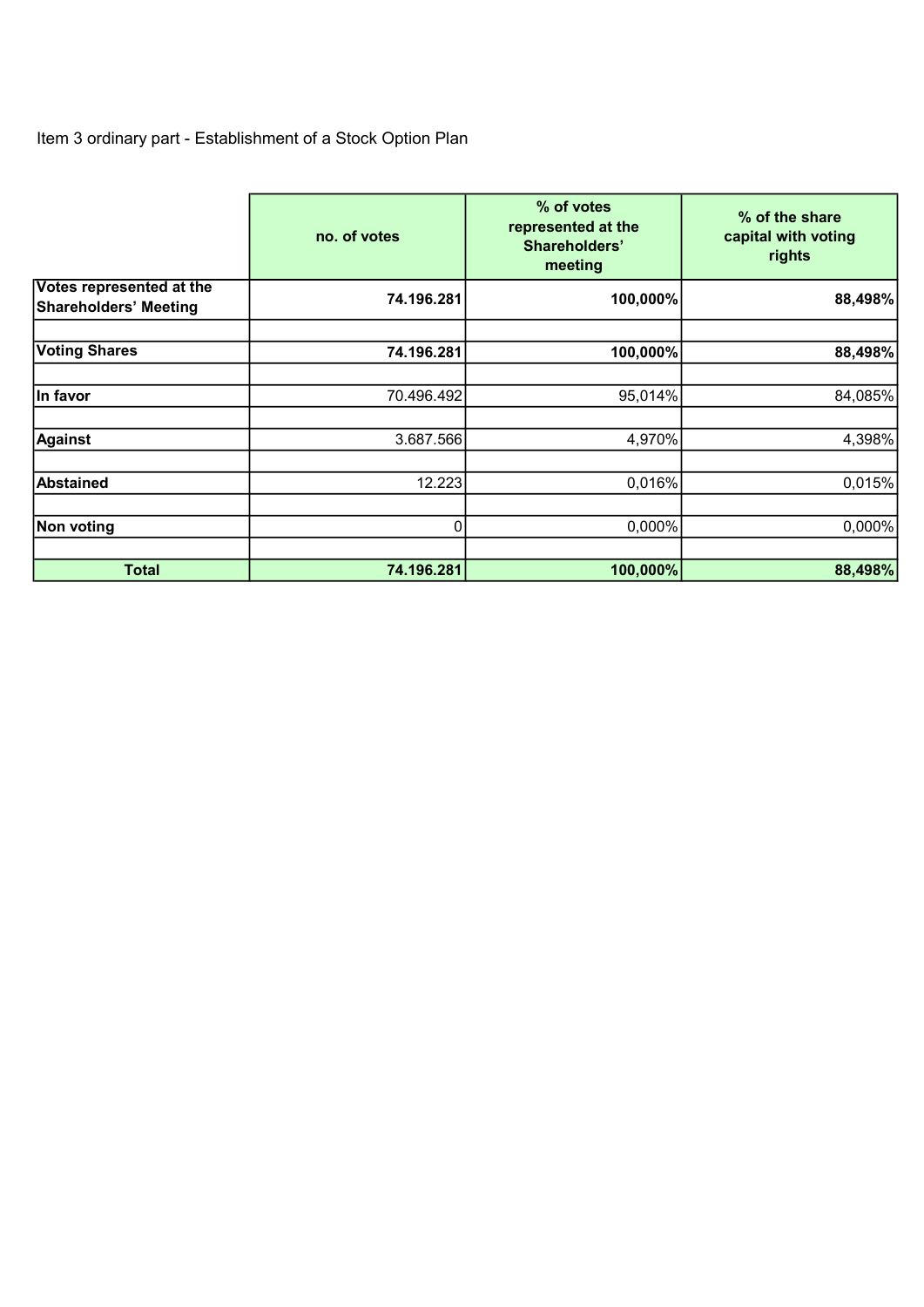Item 4 ordinary part - Authorization to the purchase and disposal of treasury shares

|                                                          | no. of votes | % of votes<br>represented at the<br>Shareholders'<br>meeting | % of the share<br>capital with voting<br>rights |
|----------------------------------------------------------|--------------|--------------------------------------------------------------|-------------------------------------------------|
| Votes represented at the<br><b>Shareholders' Meeting</b> | 74.196.281   | 100,000%                                                     | 88,498%                                         |
| <b>Voting Shares</b>                                     | 74.196.281   | 100,000%                                                     | 88,498%                                         |
| In favor                                                 | 72.453.858   | 97,652%                                                      | 86,420%                                         |
| <b>Against</b>                                           | 1.615.135    | 2,177%                                                       | 1,926%                                          |
| <b>Abstained</b>                                         | 127.288      | 0,172%                                                       | 0,152%                                          |
| Non voting                                               | $\Omega$     | 0,000%                                                       | $0,000\%$                                       |
| <b>Total</b>                                             | 74.196.281   | 100,000%                                                     | 88,498%                                         |